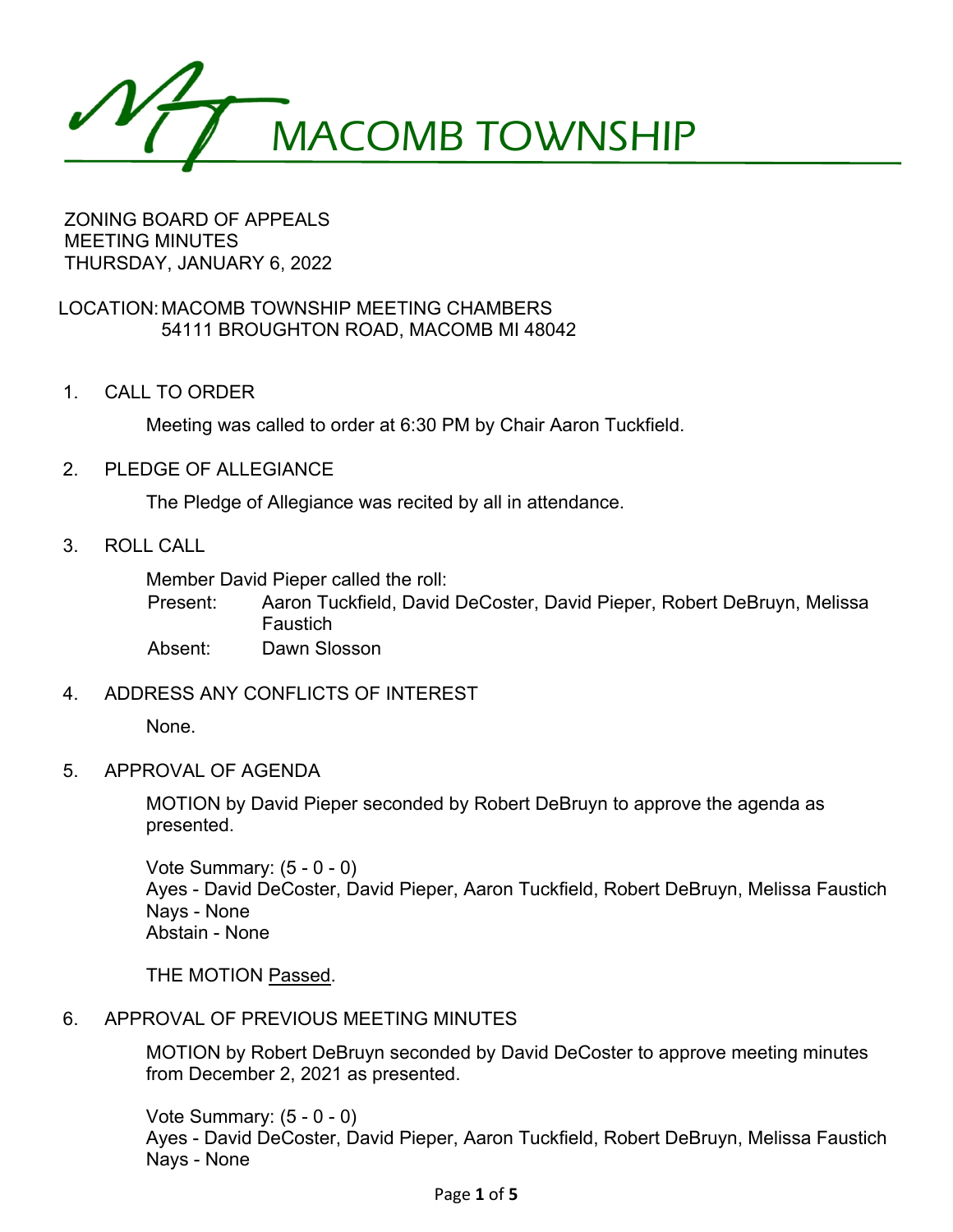Abstain - None

## THE MOTION Passed.

## 7. OLD BUSINESS

None

8. NEW BUSINESS

### 8.A. **Variance Request from Zoning Ordinance Brook Run West Subdivision**

Section 10.0704.A3a to reduce the required minimum lot area from 8,400 square feet lot area to be 7,325 square feet lot area for a reduction of 1,075 square feet.

Section 10.0704.D1 to reduce front yard setback from required 25 feet setback to be 20 feet for a reduction of 5 feet.

Section 10.0704.D3b to reduce rear yard setback from required 35 feet setback to be 30 feet for a reduction of 5 feet.

Located on the west side of Romeo Plank Road and north of 22 Mile Road; Steve Rizzo, Petitioner; Permanent Parcel #08-20-426-027

Chairperson Aaron Tuckfield opened the Public Hearing at 6:43 PM.

Two residents spoke in regards to this item.

Chairperson Aaron Tuckfield closed the Public Hearing at 6:50 PM.

MOTION by David DeCoster seconded by David Pieper to approve variance request for Section 10.0704.A3a to reduce the required minimum lot area from 8,400 square feet lot area to be 7,325 square feet lot area for a reduction of 1,075 square feet; Permannent Parcel #08-20-426-027; Located on the west side of Romeo Plank Road and north of 22 Mile Road; Steve Rizzo, Petitioner

Vote Summary: (5 - 0 - 0) Ayes - David DeCoster, David Pieper, Aaron Tuckfield, Robert DeBruyn, Melissa Faustich Nays - None Abstain - None

THE MOTION Passed.

MOTION by David DeCoster seconded by Robert DeBruyn to approve variance request for Section 10.0704.D1 to reduce the front yard setback from the required 25 feet setback to be 20 feet for a reduction of 5 feet; Permanent Parctl \$08-20-426-027; Located on the west side of Romeo Plank Road and north of 22 Mile Road; Steve Rizzo, Petitioner.

Vote Summary: (5 - 0 - 0)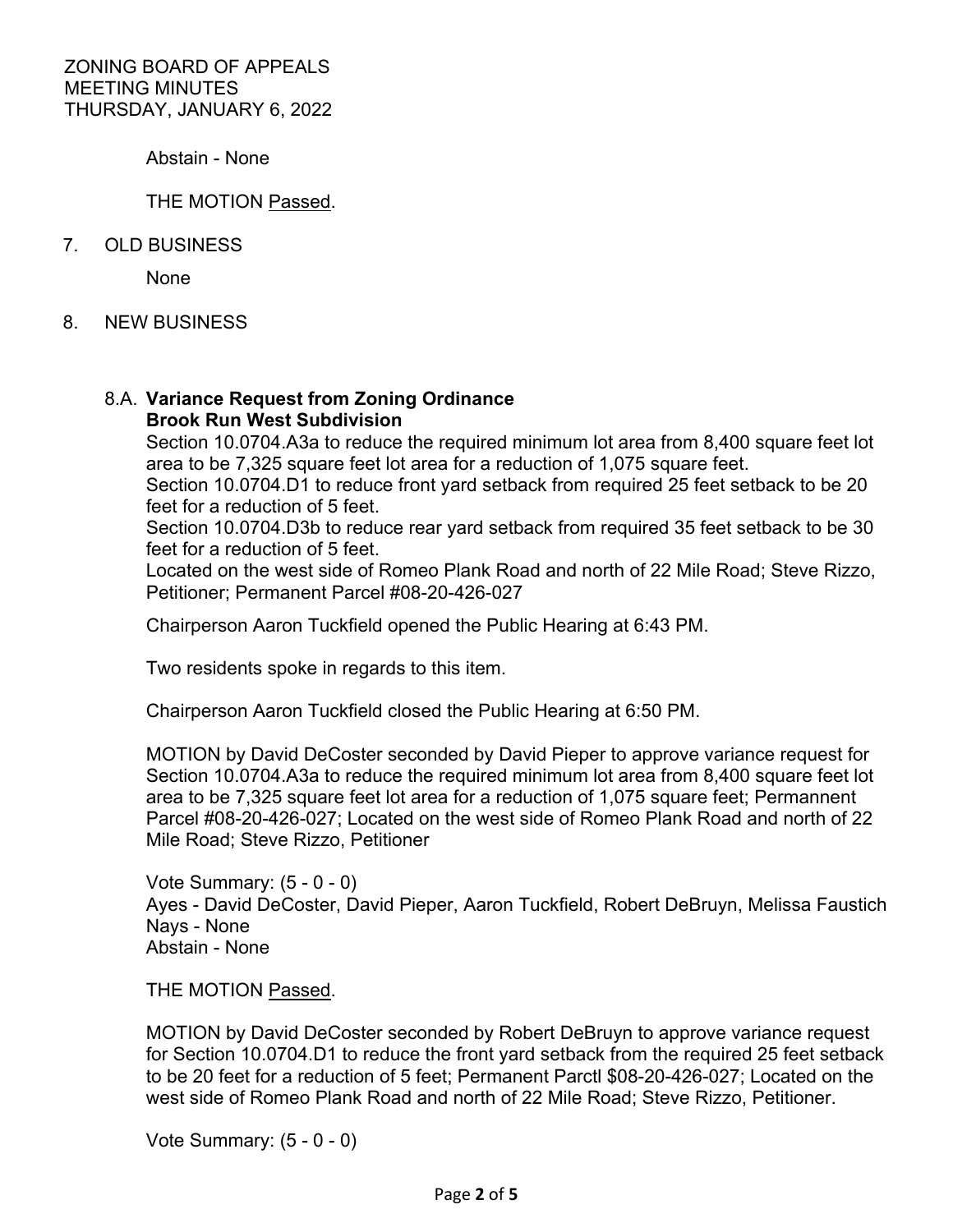Ayes - David DeCoster, David Pieper, Aaron Tuckfield, Robert DeBruyn, Melissa Faustich Nays - None Abstain - None

THE MOTION Passed.

MOTION by David DeCoster seconded by Robert DeBruyn to approve variance request for Section 10.0704.D3b to reduce the rear yard setback from the required 35 feet setback to be 30 feet setback for a reduction of 5 feet; Permanent Parcel #08-20-426-027; Located on the west side of Romeo Plank Road and north of 22 Mile Road; Steve Rizzo, **Petitioner** 

Vote Summary: (4 - 1 - 0) Ayes - David DeCoster, David Pieper, Robert DeBruyn, Melissa Faustich Nays - Aaron Tuckfield Abstain - None

THE MOTION Passed.

# 8.B. **Variance Request from Zoning Ordinance**

#### **Taco Bell**

Section 10.0323.C.5B to reduce the required parking spaces from 28 spaces to 25 spaces for a reduction of 3 spaces.

Section 10.1603.33A to reduce the call box setback from the required 300 feet setback to be 138 feet from residential property for a reduction of 162 feet.

Located on the north side of 23 Mile Road and 0.3 miles east of Romeo Plank Road; Taco Bell of America, LLC, Petitioner; Permanent Parcel #08-17-451-002

Chairperson Aaron Tuckfield opened the Public Hearing at 7:09 PM.

No residents spoke in regards to this item.

Chairperson Aaron Tuckfield closed the Public Hearing at 7:10 PM.

MOTION by David Pieper seconded by Robert DeBruyn to approve the variance request for Section 10.0323.C.5B to reduce the required parking spaces from 28 spaces to 25 spaced for a reduction of 3 spaces.

Vote Summary: (5 - 0 - 0) Ayes - David DeCoster, David Pieper, Aaron Tuckfield, Robert DeBruyn, Melissa Faustich Nays - None Abstain - None

THE MOTION Passed.

MOTION by David Pieper seconded by David DeCoster to approve the variance request for Section 10.1603.33A to reduce the call box setback from the required 300 feet setback to be 138 feet from the residential property for a reduction of 162 feet.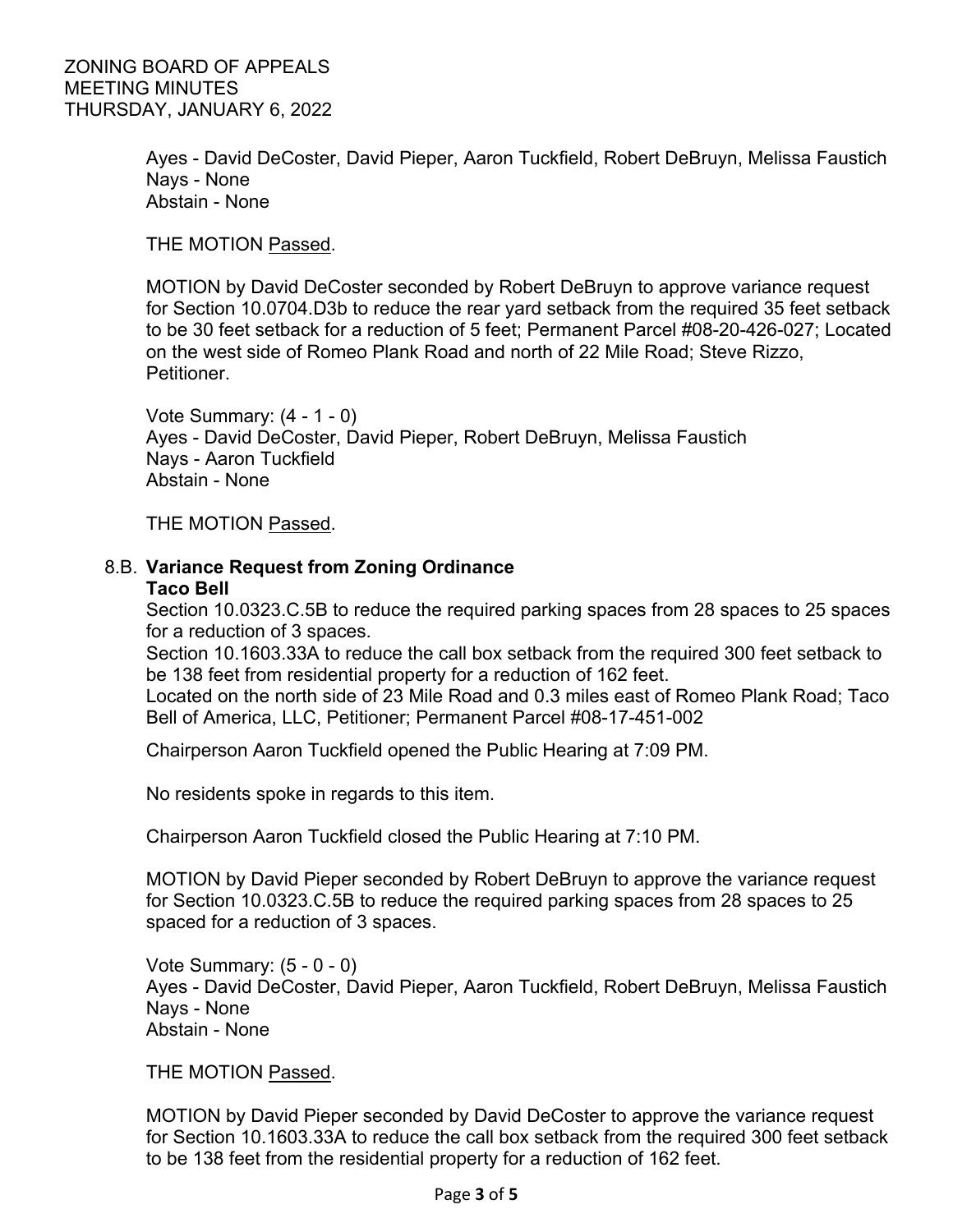Vote Summary: (5 - 0 - 0) Ayes - David DeCoster, David Pieper, Aaron Tuckfield, Robert DeBruyn, Melissa Faustich Nays - None Abstain - None

THE MOTION Passed.

# 8.C. **Variance Request from Zoning Ordinance Allied Photochemical**

Section 10.0323.C.6 to reduce the required parking spaces from 44 spaces to 37 spaces for a reduction of 7 spaces.

Located north of 23 Mile Road and west of Romeo Plank Road; Francis Boji, Petitioner; Permanent Parcel #08-18-400-025

Chairperson Aaron Tuckfield opened the Public Hearing at 7:18 PM.

No residents spoke in regards to this item.

Chairperson Aaron Tuckfield closed the Public Hearing at 7:19 PM.

MOTION by Robert DeBruyn seconded by David Pieper to approve the variance request for Section 10.0323.C.6 to reduce the required parking spaces from 44 spaces to 37 spaces for a reduction of 7 spaces.

Vote Summary: (5 - 0 - 0) Ayes - David DeCoster, David Pieper, Aaron Tuckfield, Robert DeBruyn, Melissa Faustich Nays - None Abstain - None

THE MOTION Passed.

## 9. PUBLIC COMMENTS (ANY PERSON MAY SPEAK FOR UP TO 4 MINUTES)

None

## 10. ZBA MEMBER COMMENTS

Chairperson Aaron Tuckfield spoke in regards to the officer elections needing to take place; however, Mr. Bocks and himself decided to hold off on the election until all regular members were present. In the meantime, they will continue with acting positions. He also spoke in regards to Ms. Slosson and himself being reappointed on the ZBA, as well as the two new members of the Planning Commission.

### 11. PLANNING DIRECTOR COMMENTS

Mr. Bocks congratulated Mr. Tuckfield and Ms. Slosson on their reappointment to the ZBA. He also welcomed the two new members of the Planning Commission. Mr. Bocks also spoke in regards to the officer elections and the ZBA by-laws.